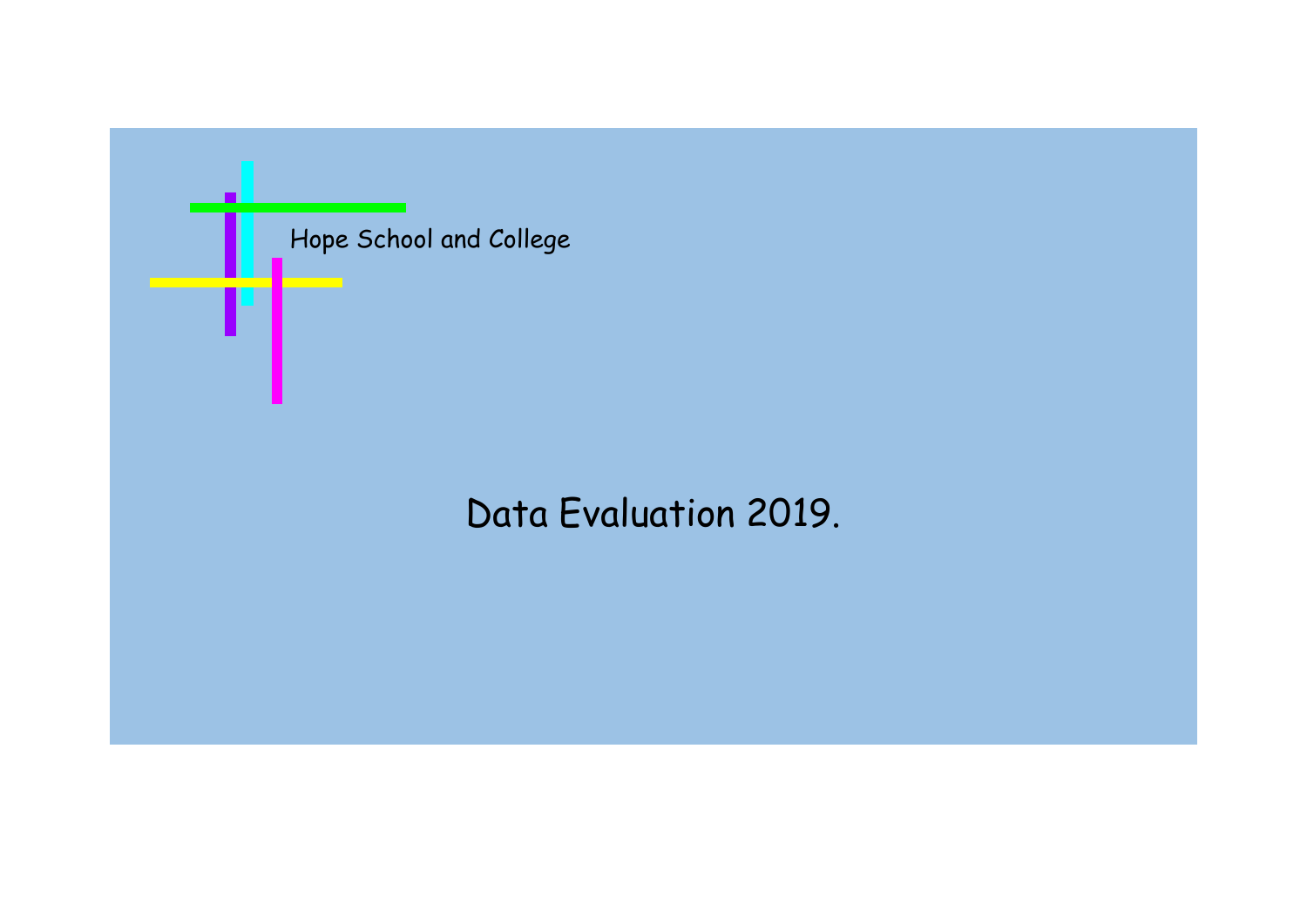|                   |                  |                      | Not all pupils are scored on the following as they do not follow specific programmes |                  |                  |                     |                  |  |  |
|-------------------|------------------|----------------------|--------------------------------------------------------------------------------------|------------------|------------------|---------------------|------------------|--|--|
| <b>CLASS</b>      | DATA ANALYSIS    | <b>COMMUNICATION</b> | <b>SENSORY</b>                                                                       | PHYSICAL         | <b>BEHAVIOUR</b> | <b>INDEPENDENCE</b> | <b>OVERALL</b>   |  |  |
| Foundation Stage. | Ο                | G                    | O                                                                                    | O                | Ο                | O                   | O                |  |  |
| Class 1.          | O                | G                    | G                                                                                    | G                | G                | G                   | G                |  |  |
| Class 2.          | O                | $\mathbf{o}$         | $\mathbf{o}$                                                                         | O                | $\mathbf{o}$     | $\mathbf{o}$        | O                |  |  |
| Class 3.          | $\mathbf{o}$     | G                    | $\mathsf{s}$                                                                         | G                | G                | $\sf s$             | G                |  |  |
| Class 4.          | O                | G                    | G                                                                                    | O                | O                | $\mathbf{o}$        | O                |  |  |
| Class 5.          | $\mathbf o$      | G                    | $\sf s$                                                                              | O                | G                | G                   | G                |  |  |
| Class 6.          | $\sf s$          | G                    | $\mathbf{o}$                                                                         | G                | G                | $\sf s$             | G                |  |  |
| Class 7.          | O                | $\mathbf o$          | G                                                                                    | O                | O                | $\mathbf{o}$        | O                |  |  |
| Class 8.          | O                | G                    | G                                                                                    | $\mathsf{s}$     | $\mathsf{s}$     | G                   | G                |  |  |
| Class 9.          | O                | $\mathbf O$          | $\mathbf{O}$                                                                         | G                | G                | $\mathbf{o}$        | O                |  |  |
| Class 10.         | O                | G                    | G                                                                                    | G                | G                | G                   | G                |  |  |
| Class 11.         | $\mathbf o$      | G                    | $\mathbf{o}$                                                                         | O                | $\mathbf{o}$     | G                   | O                |  |  |
| Class 12.         | Ο                | O                    | $\mathbf{o}$                                                                         | O                | $\mathbf{o}$     | O                   | O                |  |  |
| Senior 1.         | O                | O                    | $\mathbf O$                                                                          | O                | O                | $\mathbf{o}$        | O                |  |  |
| Senior 2          | $\mathbf{o}$     | $\mathbf{o}$         | $\mathbf O$                                                                          | O                | $\mathbf{o}$     | $\mathbf{o}$        | O                |  |  |
| Senior 3.         | $\mathbf o$      | O/G                  | G                                                                                    | G                | 0/G              | G                   | G                |  |  |
| Senior 4.         | O                | $\mathsf{s}$         | $\mathsf{s}$                                                                         | G                | $\mathbf O$      | $\mathbf{o}$        | G                |  |  |
| Senior 5.         | $\mathbf o$      | $\mathbf O$          | O                                                                                    | O                | O                | N/A                 | O                |  |  |
| Senior 6.         | $\mathbf{o}$     | G                    | G                                                                                    | G                | G                | G                   | G                |  |  |
| Senior 7.         | $\mathbf o$      | $\mathbf O$          | G                                                                                    | $\mathbf o$      | G                | O                   | $\mathbf o$      |  |  |
| F.E. 1.           | O                | O                    | $\mathbf O$                                                                          | O                | O                | $\mathbf{o}$        | O                |  |  |
| F.E. 2.           | $\mathsf{s}$     | G                    | G                                                                                    | O                | G                | G                   | G                |  |  |
| F.E. 3.           | O                | G                    | <b>NA</b>                                                                            | $\mathsf{s}$     | G                | $\mathbf{o}$        | G                |  |  |
|                   | % of learner who | % of learner who     | % of learner                                                                         | % of learner who | % of learner who | % of learner who    | % of learner who |  |  |
| 2018 - 2019       | progress is      | progress is          | who progress is                                                                      | progress is      | progress is      | progress is         | progress is      |  |  |
|                   | $O = 91%$        | $O = 44%$            | $O = 44%$                                                                            | $O = 56%$        | $O = 52%$        | $O = 52%$           | $O = 52%$        |  |  |
|                   | $G = 0%$         | $G = 52%$            | $G = 39%$                                                                            | $G = 35%$        | $G = 44%$        | $G = 35%$           | $G = 48%$        |  |  |
|                   | $S = 9%$         | $S = 4%$             | $S = 13%$                                                                            | $S = 9%$         | $S = 4%$         | $S = 9%$            | $S = 0%$         |  |  |
|                   |                  | $N/A = 0%$           | $N/A = 4%$                                                                           | $N/A = 0%$       | $N/A = 0%$       | $N/A = 4%$          | $N/A = 0%$       |  |  |

**Overall School Progress : May 2019.**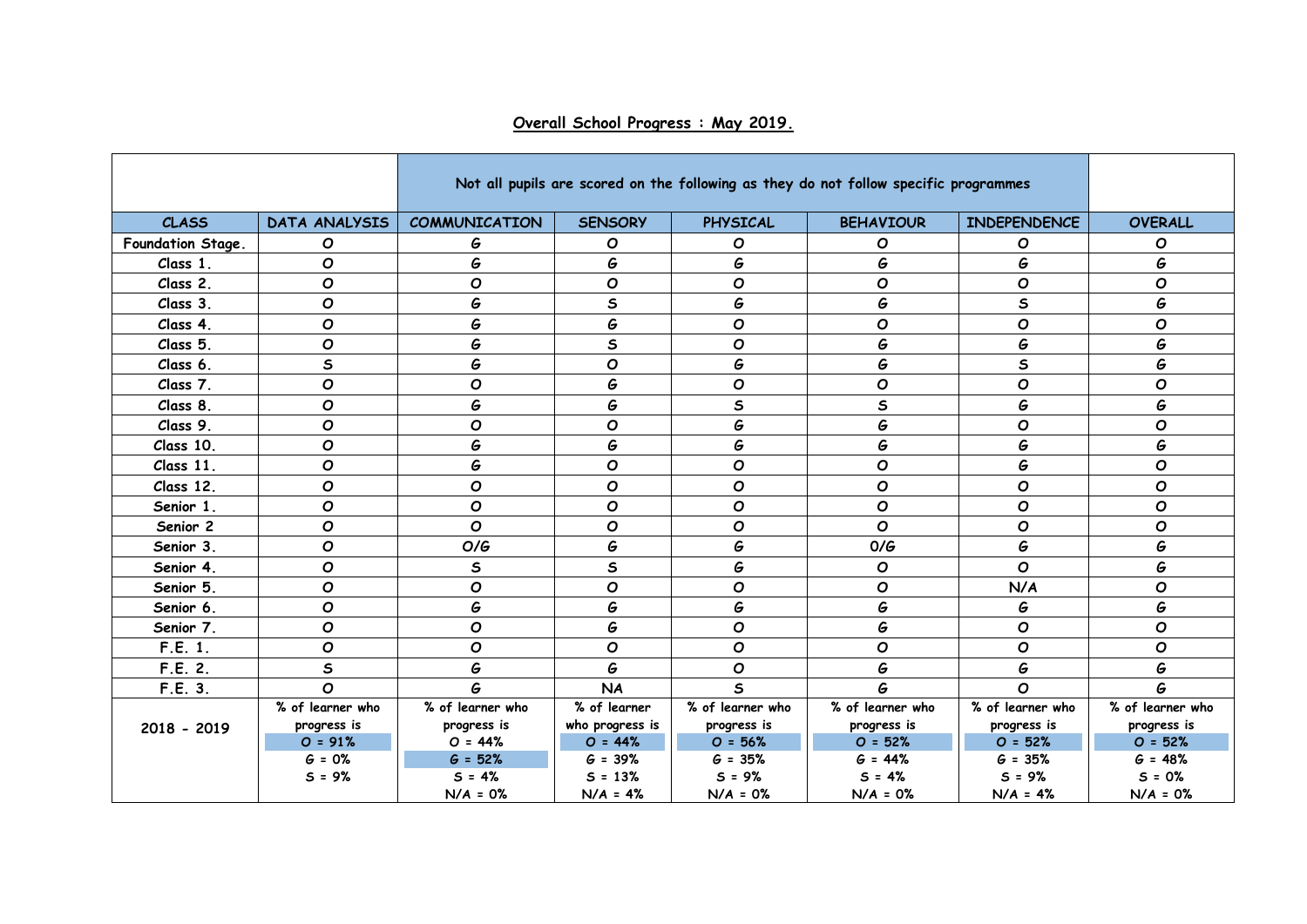# Hope School **Attainment** Progress Comparison: 2019 :

|              | 2017                                                                                                                                                                                   | 2018           | 2010<br><b>LVI</b> |
|--------------|----------------------------------------------------------------------------------------------------------------------------------------------------------------------------------------|----------------|--------------------|
| Outstandina  | $\sim$<br>$\sim$<br><b>College</b><br><b>CONTRACTOR</b><br><u> a shi ne a shekara ta 1989 a shekara ta 1989 a shekara ta 1989 a shekara ta 1989 a shekara ta 1989 a shekara </u><br>-- |                | --                 |
| Good         | Бº<br>ە/ ب                                                                                                                                                                             | $\sim$<br>U /o |                    |
| Satisfactory | 9.5%                                                                                                                                                                                   | 100<br>1 U/o   | ი∘<br>フル           |

# Hope School **Overall** Progress Comparison: 2019 :

|              | 2017          |          |           |           | 2018          |              |          |           | 2019      |               |         |          |           |           |
|--------------|---------------|----------|-----------|-----------|---------------|--------------|----------|-----------|-----------|---------------|---------|----------|-----------|-----------|
|              | Communication | Physical | Behaviour | Independ. | Communication | Sensory      | Physical | Behaviour | Independ. | Communication | Sensory | Physical | Behaviour | Independ. |
| Outstanding  | 19%           | 24%      | 29%       | 19%       |               | 19%          |          | 33%       | 38%       | 44%           | 44      |          |           |           |
| Good         |               | 671      | - -       |           | 43%           | $-20$<br>DC. | 24%      | JС        | $\sim$    |               | 39%     | 35%      | 44%       | 35%       |
| Satisfactory | 19%           | 19%      | 19%       | 14%       | 9%            | 9%           | 28%      | 9%        | 9%        | 4%            | 13%     | 9%       | 4%        | 9%        |
| N/A          |               |          |           |           |               | 9%           |          | 5%        | 5%        | 0%            | 4%      | 0%       | 0%        | 4%        |

I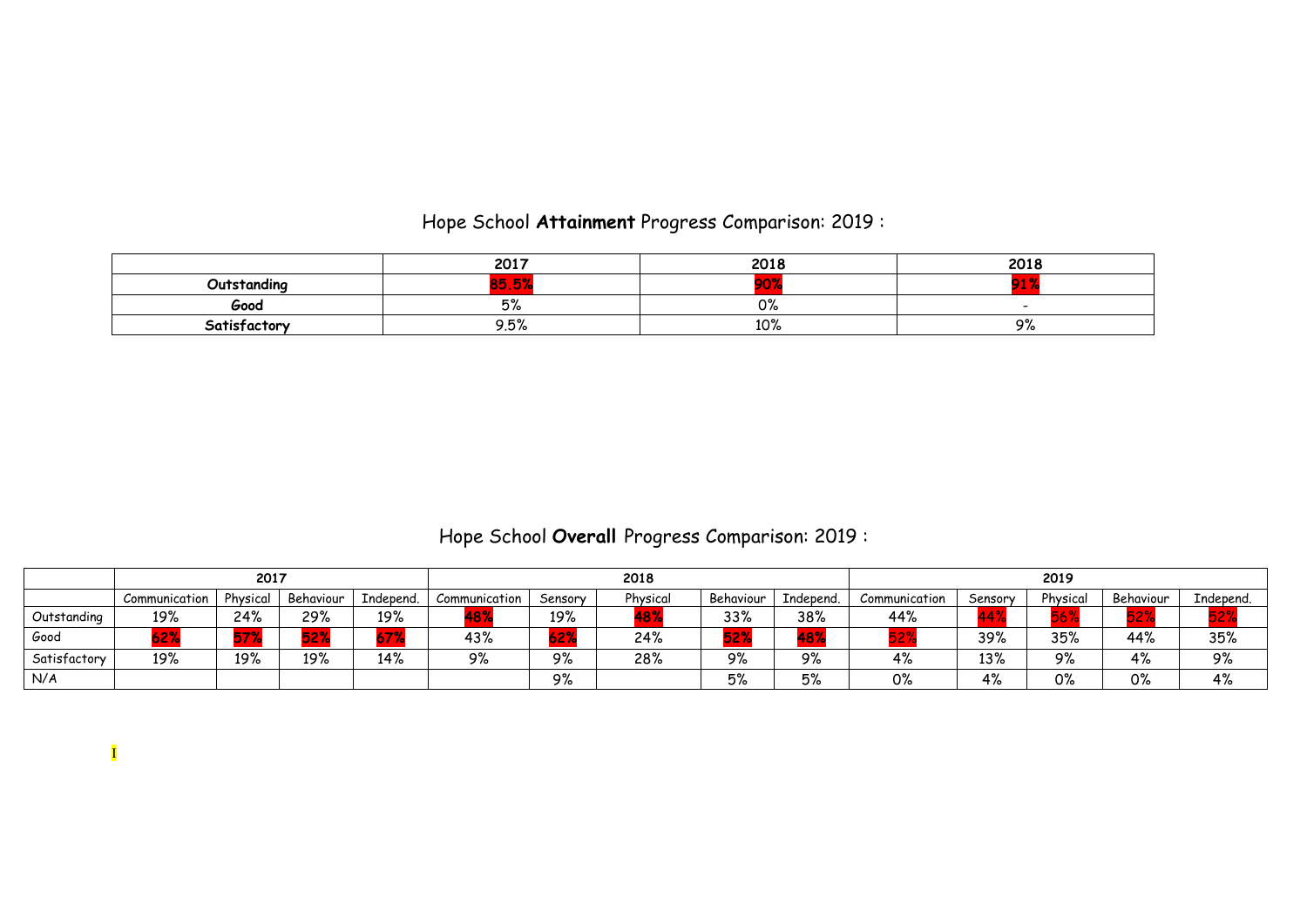### **HOPE SCHOOL AND COLLEGE : EARLY YEARS: END OF YEAR RESULTS FOR 2019.**

| EARLY YEARS PROGRESS. |             |                          |                          |  |  |  |  |  |
|-----------------------|-------------|--------------------------|--------------------------|--|--|--|--|--|
|                       | Outstanding | Good                     | Satisfactory             |  |  |  |  |  |
| Nursery               | 87.5%       | 12.5%                    | $\overline{\phantom{0}}$ |  |  |  |  |  |
| Reception             | 100%        | $\overline{\phantom{a}}$ | $\overline{\phantom{0}}$ |  |  |  |  |  |

| EARLY YEARS OVERALL PROGRESS<br>Includes : Communication / Sensory / Physical / Behaviour / Independence |             |      |              |  |  |  |  |  |
|----------------------------------------------------------------------------------------------------------|-------------|------|--------------|--|--|--|--|--|
|                                                                                                          | Outstanding | Good | Satisfactory |  |  |  |  |  |
|                                                                                                          | 77%         | 23%  |              |  |  |  |  |  |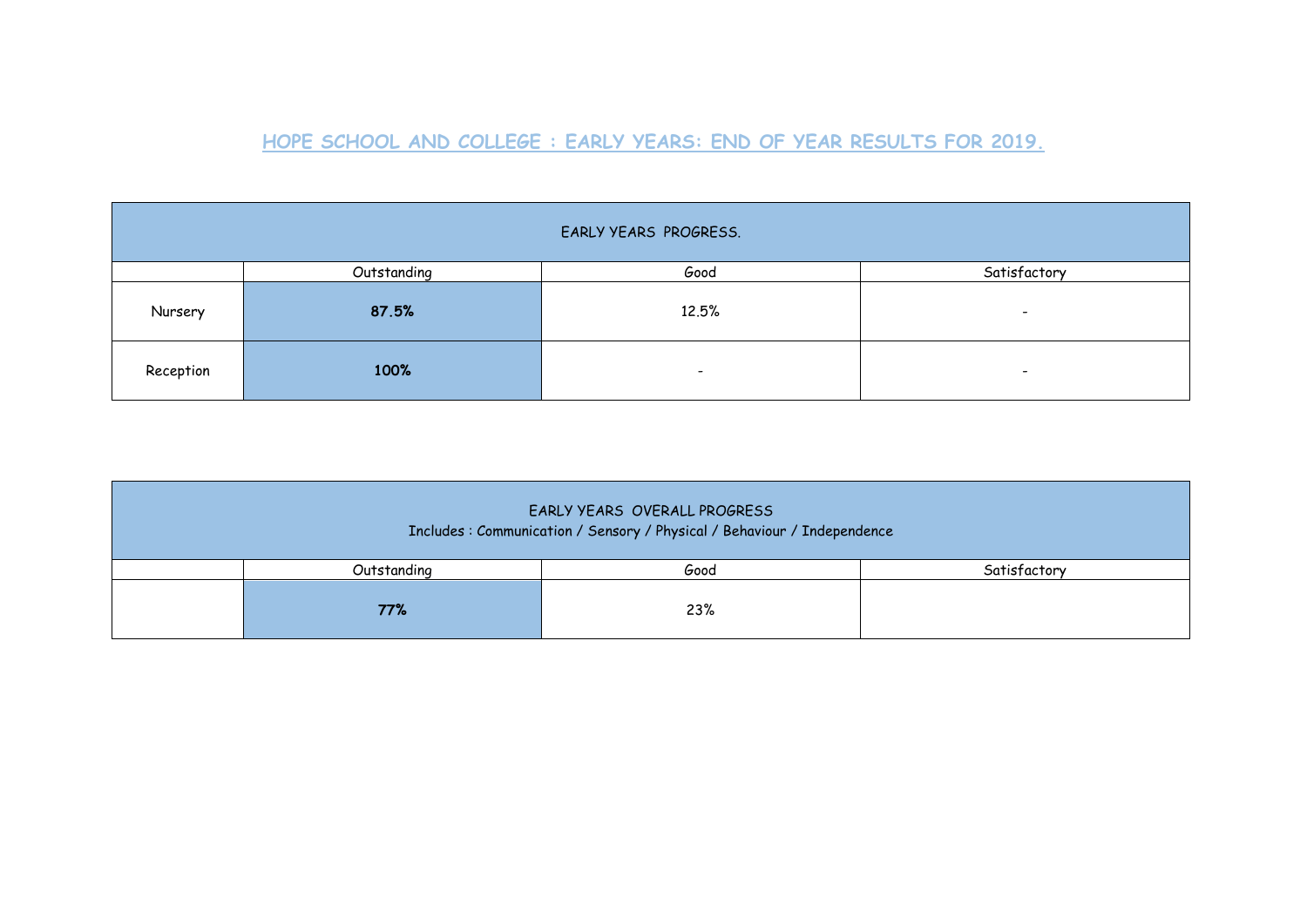#### **HOPE SCHOOL AND COLLEGE : END OF KEY STAGE ATTAINMENT RESULTS FOR 2019.**

| END OF KEY STAGE 1. (Y2)                                                                          |         |                                                   |                                                     | END OF KEY STAGE 2. (Y6) |           |                                                     |                            | KEY STAGE 3. (Y9) |                                                     |                                                   |                            | KEY STAGE 4. (Y11)     |                                                   |                    |
|---------------------------------------------------------------------------------------------------|---------|---------------------------------------------------|-----------------------------------------------------|--------------------------|-----------|-----------------------------------------------------|----------------------------|-------------------|-----------------------------------------------------|---------------------------------------------------|----------------------------|------------------------|---------------------------------------------------|--------------------|
| <b>ENGLISH</b><br>Achieved average p level score of                                               |         |                                                   | <b>ENGLISH</b><br>Achieved average p level score of |                          |           | <b>ENGLISH</b><br>Achieved average p level score of |                            |                   | <b>ENGLISH</b><br>Achieved average p level score of |                                                   |                            |                        |                                                   |                    |
| Reading                                                                                           | Writing | Listening/<br>Receptive                           | Expressive<br>Speak/Spoken                          | Reading                  | Writing   | Listening/<br>Receptive                             | Expressive<br>Speak/Spoken | Reading           | Writing                                             | Listening/<br>Receptive                           | Expressive<br>Speak/Spoken | F.S.<br>Speak + Listen | F.S.<br>Reading                                   | F.S.<br>Writing    |
| 83% - Outstanding Foundation Stage Curriculum<br>17% -<br><b>Good Foundation Stage Curriculum</b> |         | <b>P6</b>                                         | <b>P6</b>                                           | <b>P5</b>                | <b>P6</b> | P <sub>8</sub>                                      | <b>P6</b>                  | <b>P5</b>         | 1 <sub>b</sub>                                      | .PPQ - Entry Level                                |                            |                        |                                                   |                    |
|                                                                                                   |         | <b>MATHS</b><br>Achieved average p level score of |                                                     |                          |           | <b>MATHS</b><br>Achieved average p level score of   |                            |                   |                                                     | <b>MATHS</b><br>Achieved average p level score of |                            |                        | <b>MATHS</b><br>Achieved average p level score of |                    |
| Number                                                                                            | Measure | Geometry                                          | Statistic                                           | Number                   | Measure   | Geometry                                            | Statistic                  | Number            | Measure                                             | Geometry                                          | Statistic                  | F.S.<br>Handling Data  | F.S.<br>Number                                    | F.S.<br>Sh/Sp/Meas |
| 83% - Outstanding Foundation Stage Curriculum<br><b>Good Foundation Stage Curriculum</b><br>17% - |         | <b>P6</b>                                         | <b>P6</b>                                           | <b>P6</b>                | 1c        | P <sub>8</sub>                                      | P <sub>8</sub>             | P8                | 1 <sub>a</sub>                                      |                                                   | .PPQ - Entry Level         |                        |                                                   |                    |

## **OUTCOMES**

| END OF KEY STAGE 1. (Y2) | END OF KEY STAGE 2. (Y6) | <b>KEY STAGE 3. (Y9)</b> | KEY STAGE $4. (11)$ |
|--------------------------|--------------------------|--------------------------|---------------------|
| Achieved targets         | Achieved targets         | Achieved targets         | Achieved targets.   |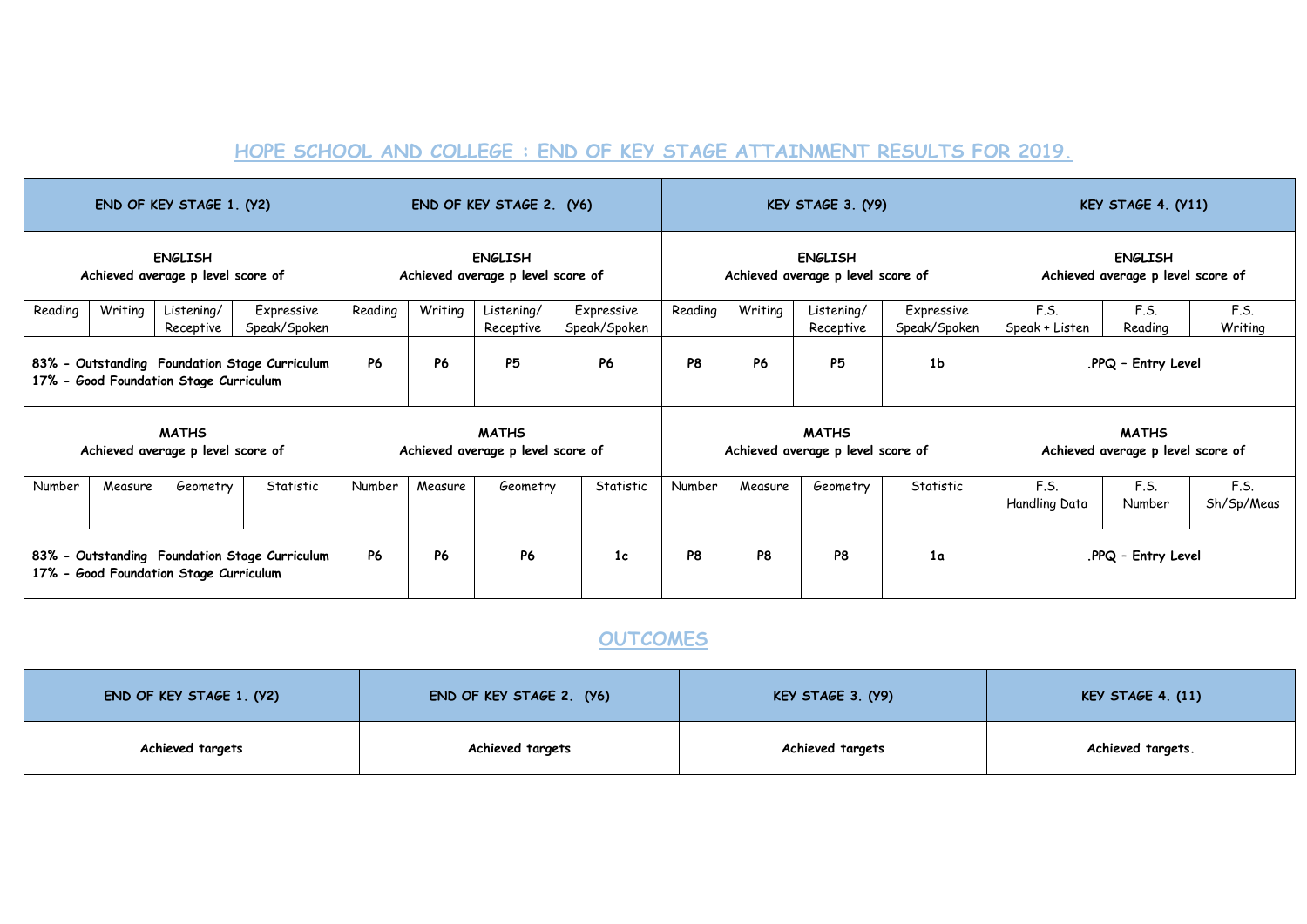#### **PREDICTED END OF KEY STAGE TARGETS FOR 2020**

As the cohorts alter quite differently from year group to year group we set targets for the following academic year from the results of the previous cohorts

|                               | <b>KEY STAGE 1.</b>      |                                                              | <b>KEY STAGE 2.</b>           |        |                                                              |  |
|-------------------------------|--------------------------|--------------------------------------------------------------|-------------------------------|--------|--------------------------------------------------------------|--|
| RESULTS (average) - 2019 (Y1) |                          | TARGETS SET FOR 2020 (Y2)                                    | RESULTS (average) - 2019( Y5) |        | TARGETS SET FOR 2020 (Y6)                                    |  |
| English: Reading              | - EYFS                   |                                                              | English: Reading              | - P7   |                                                              |  |
| English: Writing              | - EYFS                   |                                                              | English: Writing              | - P6   |                                                              |  |
| English: Listen/Receptive     | - EYFS                   |                                                              | English: Listen/Receptive     | - P5   |                                                              |  |
| English: Speak/Expressive     | - EYFS                   | <b>Transferring to Engagement</b><br><b>Steps Assessment</b> | English: Speak/Expressive     | - P5   | <b>Transferring to Engagement</b><br><b>Steps Assessment</b> |  |
| English: Spoken Language      | - EYFS                   |                                                              | English: Spoken Language      | $-1b$  |                                                              |  |
| Maths: Number                 | - EYFS                   |                                                              | Maths: Number                 | - P6   |                                                              |  |
| Maths: Measurement            | - EYFS                   |                                                              | Maths: Measurement            | - P6   |                                                              |  |
| Maths: Geometry               | - EYFS                   |                                                              | Maths: Geometry               | - P8   |                                                              |  |
| Maths: Statistics             | $\overline{\phantom{0}}$ |                                                              | Maths: Statistics             | $-1.1$ |                                                              |  |

|                                | <b>KEY STAGE 3.</b> |                                                              | <b>KEY STAGE 4.</b>             |                            |  |  |
|--------------------------------|---------------------|--------------------------------------------------------------|---------------------------------|----------------------------|--|--|
| RESULTS (average) - 2019 ( Y8) |                     | TARGETS SET FOR 2020 (Y9)                                    | RESULTS (average) - 2019 ( Y10) | TARGETS SET FOR 2020( Y11) |  |  |
| English: Reading               | $-1c$               |                                                              |                                 |                            |  |  |
| English: Writing               | - 1c                |                                                              |                                 |                            |  |  |
| English: Listen/Receptive      | $- P7$              |                                                              |                                 |                            |  |  |
| English: Speak/Expressive      | - P8                | <b>Transferring to Engagement</b><br><b>Steps Assessment</b> | PPQ - Entry Level               | PPQ - Entry Level          |  |  |
| English: Spoken Language       | - 1b                |                                                              |                                 |                            |  |  |
| Maths: Number                  | $-1b$               |                                                              |                                 |                            |  |  |
| Maths: Measurement             | $-1c$               |                                                              |                                 |                            |  |  |
| Maths: Geometry                | $-1b$               |                                                              |                                 |                            |  |  |
| Maths: Statistics              | - P8                |                                                              |                                 |                            |  |  |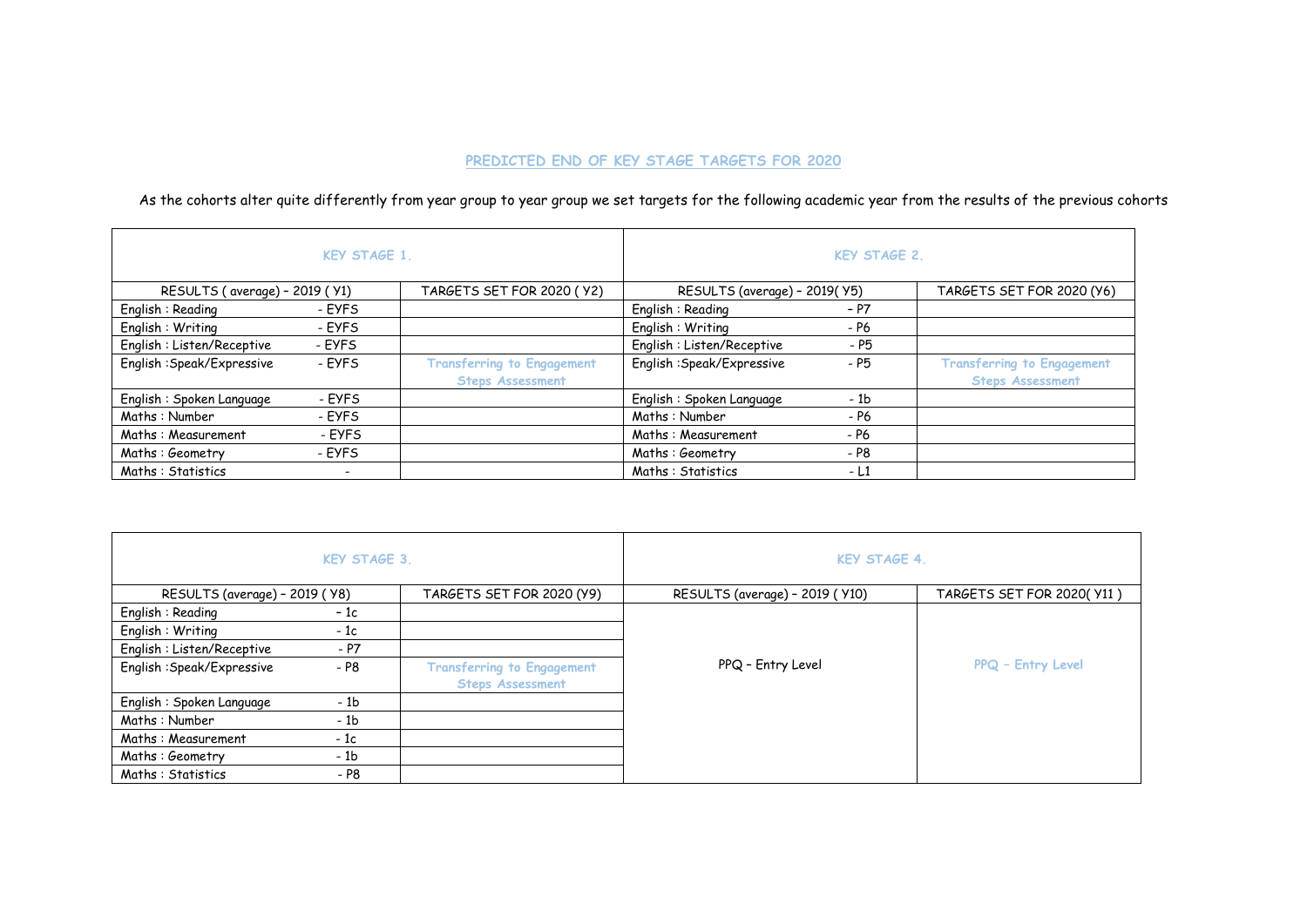|            | Pupil Premium Overall Progress - 2019. |             |       |              |                                                         |  |  |  |  |  |  |
|------------|----------------------------------------|-------------|-------|--------------|---------------------------------------------------------|--|--|--|--|--|--|
| K.S.       | Number of pupils                       | Outstanding | Good  | Satisfactory | <b>Impact</b>                                           |  |  |  |  |  |  |
|            | -29                                    | 83%         | 17%   |              |                                                         |  |  |  |  |  |  |
| <u>. .</u> | 63                                     | 75%         | 14%   | 11%          | Data results, as always, across school reflect progress |  |  |  |  |  |  |
| J.         | 33                                     | 76%         | 9%    | 15%          | of each individual child's in respect of each pupils    |  |  |  |  |  |  |
|            |                                        | 90%         | 5%    | 5%           | individual specific and unique needs.                   |  |  |  |  |  |  |
| Post 16    | <b>D</b> 1                             | 58%         | $3\%$ | 39%          |                                                         |  |  |  |  |  |  |

|         |             | PUPIL PREMIUM : English Attainment | PUPIL PREMIUM : Maths Attainment |             |      |              |
|---------|-------------|------------------------------------|----------------------------------|-------------|------|--------------|
| K.S.    | Outstanding | Good                               | Satisfactory                     | Outstandina | Good | Satisfactory |
|         | 67%         | 33%                                |                                  | 33%         | 67%  |              |
|         | 58%         | 34%                                | 8%                               | 67%         | 22%  | 11%          |
|         | 45%         | 45%                                | 10%                              | 60%         | 30%  | 10%          |
|         | 78%         | 11%                                | 11%                              | 89%         |      | 11%          |
| Post 16 |             |                                    |                                  |             |      |              |

|         |             | <b>OVERALL: English Attainment</b> | <b>OVERALL: Maths Attainment</b> |             |      |              |
|---------|-------------|------------------------------------|----------------------------------|-------------|------|--------------|
| K.S.    | Outstanding | Good                               | Satisfactory                     | Outstandina | Good | Satisfactory |
|         | 90%         | 10%                                |                                  | 83%         | 17%  |              |
|         | 82%         | 13%                                | 5%                               | 84%         | 15%  | $1\%$        |
|         | 58%         | 33%                                | 9%                               | 61%         | 30%  | 9%           |
|         | 71%         | 24%                                | 5%                               | 86%         | 5%   | 9%           |
| Post 16 | 36%         | 16%                                | 48%                              | 26%         | 10%  | 64%          |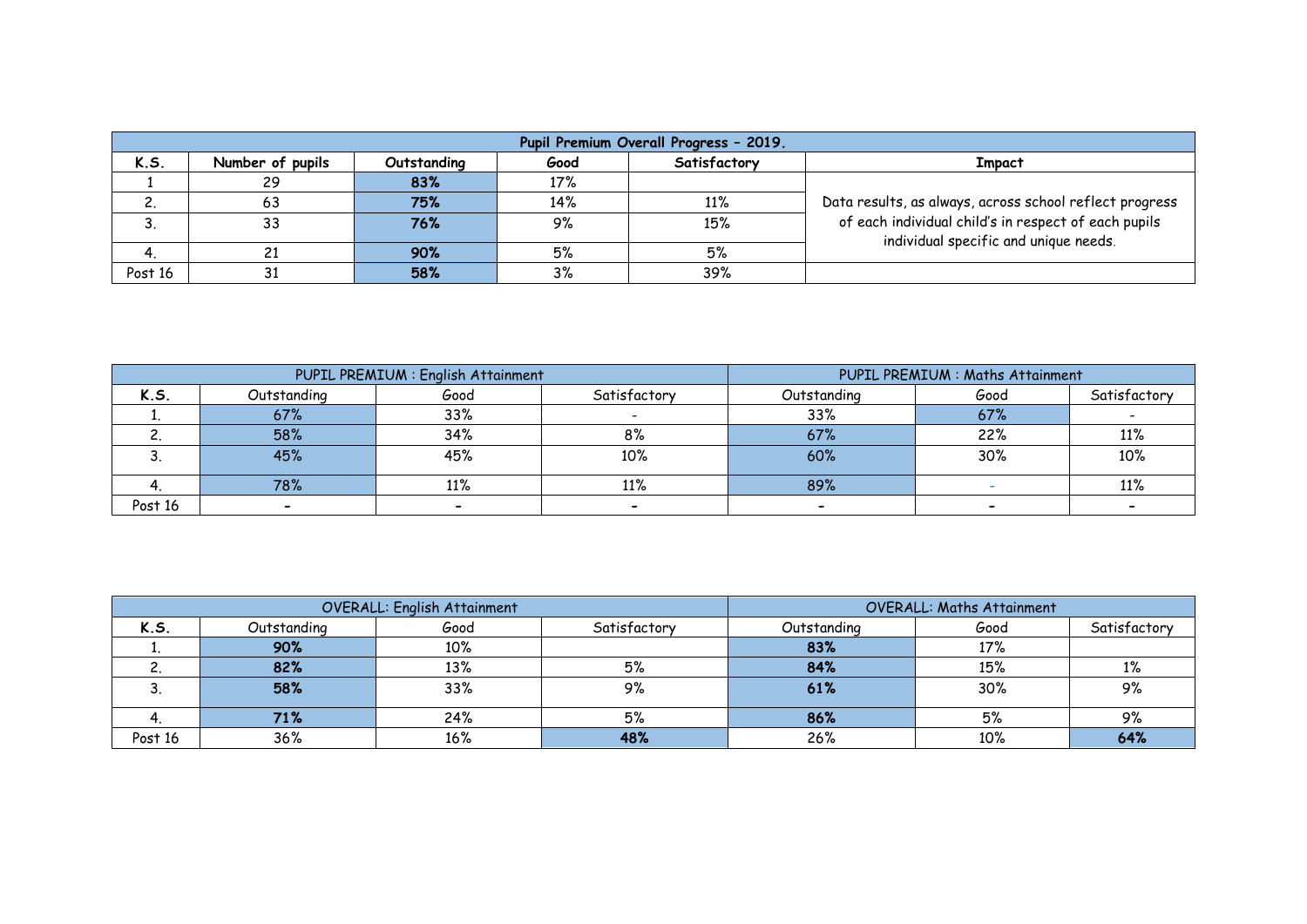| GENDER: Boys: Overall Attainment Progress |             |      | <b>GENDER: Girls: Overall Attainment Progress</b> |             |      |              |
|-------------------------------------------|-------------|------|---------------------------------------------------|-------------|------|--------------|
| K.S.                                      | Outstanding | Good | Satisfactory                                      | Outstandina | Good | Satisfactory |
|                                           | 93%         | 7%   |                                                   | 80%         | 20%  |              |
|                                           | 81%         | 19%  |                                                   | 65%         | 8%   | 27%          |
|                                           | 78%         | 11%  | 11%                                               | 80%         | 70   | 13%          |
|                                           | 94%         |      | 6%                                                | 80%         | 20%  |              |
| Post 16                                   | 61%         |      | 39%                                               | 54%         | 8%   | 38%          |

| PMLD: Overall Attainment Progress - % of pupils based in PMLD Classes |             |      | L.A.C.: Overall Attainment Progress |             |      |              |
|-----------------------------------------------------------------------|-------------|------|-------------------------------------|-------------|------|--------------|
| K.S.                                                                  | Outstanding | Good | Satisfactory                        | Outstandina | Good | Satisfactory |
|                                                                       | 100%        |      |                                     |             |      |              |
|                                                                       | 12.5%       |      | 87.5%                               |             | 100% |              |
|                                                                       | 67%         |      | 33%                                 | 75%         | 25%  |              |
|                                                                       | 67%         |      | 33%                                 | 100%        |      |              |
| Post 16.                                                              | 67%         |      | 33%                                 |             |      |              |

| Autism: Overall Progress |             |      |              |  |  |
|--------------------------|-------------|------|--------------|--|--|
| K.S.                     | Outstanding | Good | Satisfactory |  |  |
|                          | 100%        | -    |              |  |  |
|                          | 78%         | 22%  |              |  |  |
|                          | 57%         | 14%  | 29%          |  |  |
|                          | 80%         | 20%  |              |  |  |
| Post 16.                 | 78%         |      | 22%          |  |  |